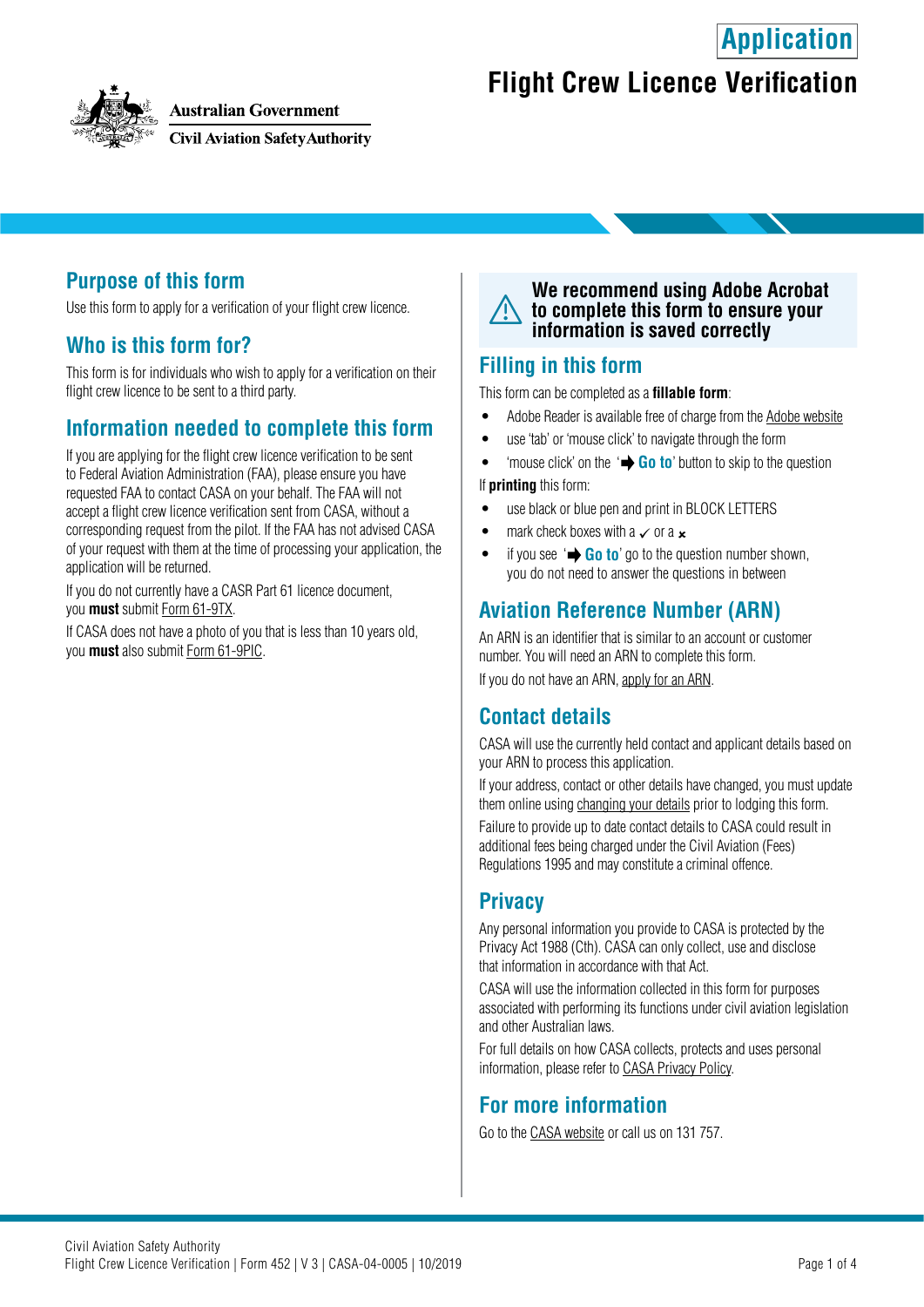# **Applicant**

#### **1** What are the **applicant** details?

If your address, contact or other details have changed, you must update them using [changing your details](https://www.casa.gov.au/licences-and-certification/individual-licensing/licence-information/changing-your-details).

Full name

ARN

Contact number

Email address

## **Request details**

2 Who do you want CASA to release the report to? **Nominated third party (option 1)**

Contact person

**Organisation** 

Contact number

Email address

Unit/number

Street name/PO box

Suburb

State/territory

Postcode

Country (if not Australia)

**3** Do you want to nominate another third party to receive the report?

> **No**  $\rightarrow$  Go to 5 **Go to 4** $\overline{a}$

| 4 | Who do you want CASA to release the report to? |
|---|------------------------------------------------|
|   | Nominated third party (option 2)               |
|   | Contact person                                 |
|   | Organisation                                   |
|   |                                                |
|   | Contact number                                 |
|   | Email address                                  |
|   | Unit/number                                    |
|   | Street name/PO box                             |
|   | Suburb                                         |
|   | State/territory                                |
|   | Postcode                                       |
|   |                                                |
|   | Country (if not Australia)                     |
|   |                                                |
|   |                                                |
|   |                                                |
|   |                                                |
|   |                                                |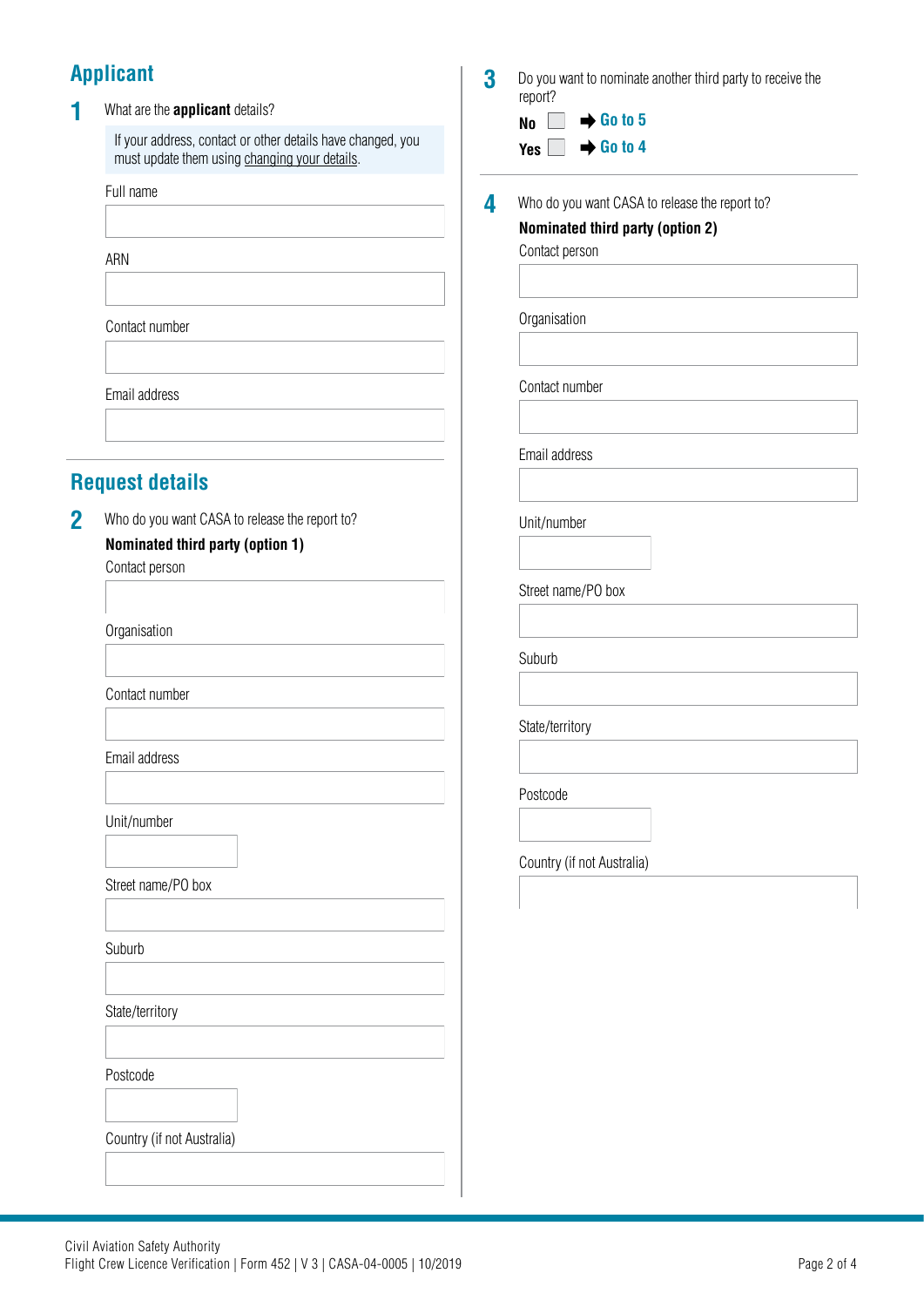# **Applicant checklist**

**5** Select all that apply:

Form 61-9TX is attached

Г  $\Box$  Form 61-9PIC is attached

If other please specify

# **Applicant declaration**

- **6** I declare that:
	- I acknowledge and consent to the report detailing the following being sent to the nominated persons(s) in questions 2 and 4:
		- My Australian Flight Crew Licence (including endorsements; ratings and approvals)
		- My Aviation Reference Number (ARN)
		- My current aviation medical details (including any conditions attached to the Certificate)
		- Details of any suspensions / cancellation of my Flight Crew Licence and any actions brought against me by CASA
	- All statements in this application are true and correct in every particular and that I have read and understood all provisions of the Civil Aviation Safety Regulations 1998 which are relevant to this application.
	- I consent to CASA using and disclosing my personal information in accordance with [CASA Privacy Policy](http://www.casa.gov.au/privacy-policy) including exchanging the information with Commonwealth, State and Territory government agencies.
	- I accept that if this application is withdrawn or refused by CASA, or if CASA are unable to assess the application because I have failed to provide the required information, I am liable to pay CASA fees for work conducted.
	- I have attached all required documentation specified in the applicant checklist.
	- I acknowledge that to knowingly make a false or misleading statement is an offence against the [Criminal Code Act 1995 \(Cth\).](https://www.legislation.gov.au/Details/C2018C00244)

Full name

Date (DD/MM/YYYY)